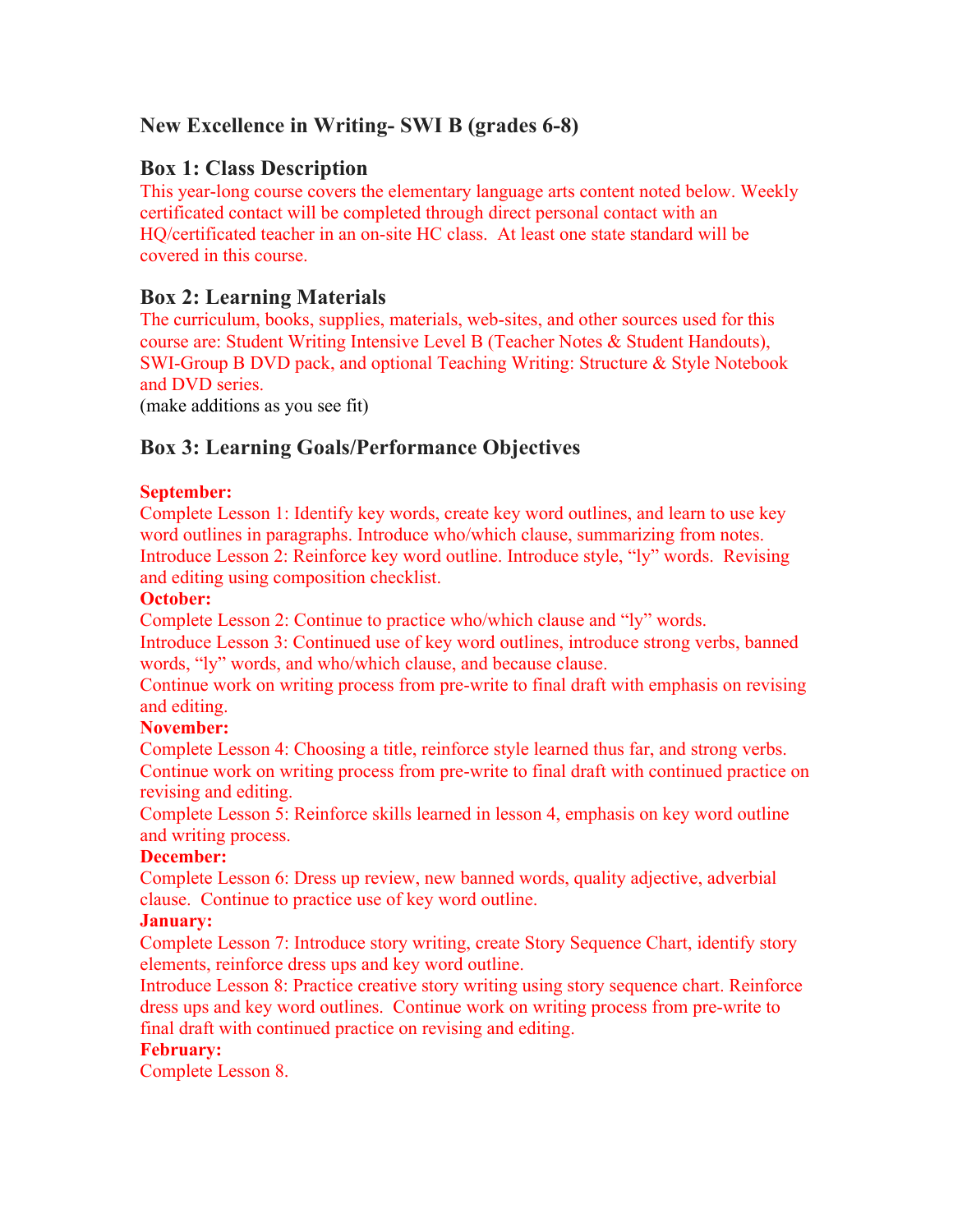Complete Lesson 9: Practice creative story writing to reinforce use of story sequence chart and dress ups. Continue work on writing process from pre-write to final draft with continued practice on revising and editing.

Introduce Lesson 10: Practice creative story writing using fairy tales. **March:**

Complete Lesson 10: creative story writing using fairy tales, introduce sentence openers: subject, prepositional, -ly, V.S.S. Continue work on writing process from pre-write to final draft with continued practice on revising and editing.

Introduce Lesson 11: Report writing, topic clincher rule, outlining from multiple sources, and collecting topics from multiple sources.

## **April:**

Complete Lesson 11: Complete written report started last month using composition checklist.

Complete Lesson 12: Write a report on a subject of the student's choice. Continue work on writing process from pre-write to final draft with continued practice on revising and editing.

### **May:**

Complete Lesson 13: Introduce new banned words and sentence openers: clausal , " –ing" Continue work on writing process from pre-write to final draft with continued practice on revising and editing.

Introduce Lesson 14: Create a Brain Inventory/ Taking Notes from Your Brain and begin writing on specific topic. Use of key word outline and dress ups practiced.

### **June:**

Complete Lesson 14: Continue work on writing process from pre-write to final draft with continued practice on revising and editing using topic chosen for brain inventory last month.

Complete Lesson 15: Create key word outline on another topic from your brain inventory. Continue work on writing process from pre-write to final draft with continued practice on revising and editing.

(make additions and deletions as you see fit)

# **Box 4: Learning Activities**

The first four days of the week, the student will complete a part of the lesson from the curriculum mentioned above. A detailed outline for the curriculum is found in the teacher's manual under course schedule (pg. 3). The lesson will be taught to them, samples will be worked on the whiteboard or pencil & paper to make sure the student comprehends, and the student will then independently work through a daily assignment to make sure they understand and show the ability to complete the learning of the day. Any errors will be corrected.

(make additions and deletions as you see fit)